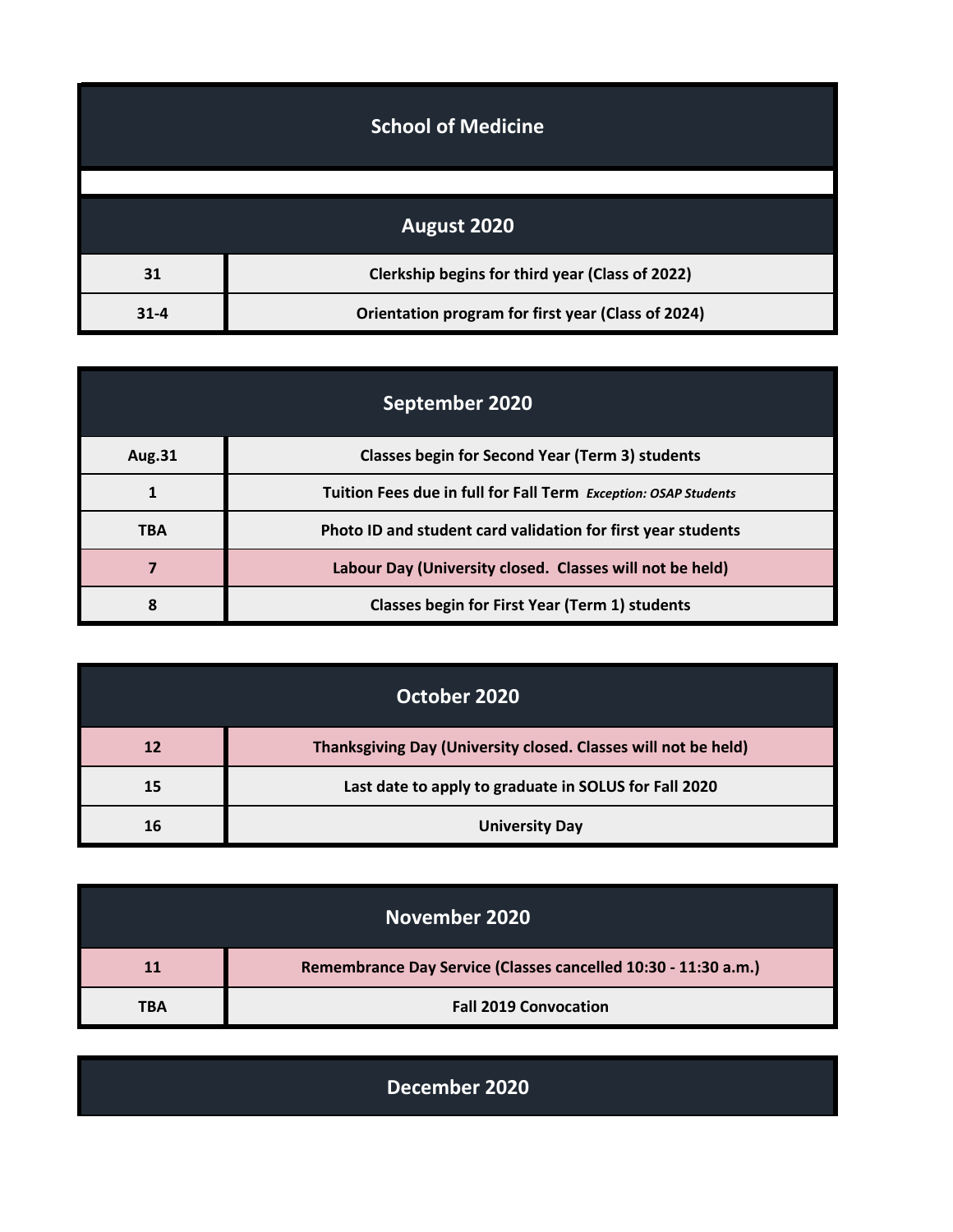| 6         | <b>Commemoration Day (examinations will not be held)</b>                                                                                        |
|-----------|-------------------------------------------------------------------------------------------------------------------------------------------------|
| 11        | Classes end for first year (Class of 2024) (Term 1) and second year (Class of 2023)<br>(Term 3)                                                 |
| $14 - 18$ | Study and evaluation for first and second year                                                                                                  |
| 18        | Clerkship ends for fourth year (Class of 2021)                                                                                                  |
| 13        | Classes end for second year (Class of 2022) (Term 3)                                                                                            |
| 18        | Term ends for first year (Class of 2024) (Term 1) and second year (Class of 2023)<br>(Term 3)                                                   |
| 20        | Clerkship ends for third year (evening call ends @10:00 p.m. Saturday, December<br>14th; overnight call ends @10:00 a.m. Sunday, December 15th) |

| January 2021 |                                                                                                        |
|--------------|--------------------------------------------------------------------------------------------------------|
|              | <b>New Year's Day (Statutory holiday)</b>                                                              |
| 4            | Clerkship resumes for third year (Class of 2022) and fourth year (Class of 2021)                       |
| 4            | Classes resume for first year (Class of 2024) and second year (Class of 2023) (Terms 2<br>and 4 begin) |
| 8            | Supplemental / Make Up Exams (if required)                                                             |

| <b>February 2021</b> |                                                                                                   |
|----------------------|---------------------------------------------------------------------------------------------------|
|                      | First date to apply to graduate in SOLUS for Spring 2021                                          |
| 15                   | Family Day (University closed. Classes will not be held)                                          |
| 26                   | Classes end for first year (Class of 2024) and second year (Class of 2023) (Terms 2<br>and 4 end) |

| <b>March 2021</b> |                                                                               |
|-------------------|-------------------------------------------------------------------------------|
| $1 - 5$           | Study and evaluation for Terms 2 and 4                                        |
| 8                 | Classes resume for first year (Class of 2024) and second year (Class of 2023) |
| 15-19             | Spring Break (Pre-clerkship classes will not be held)                         |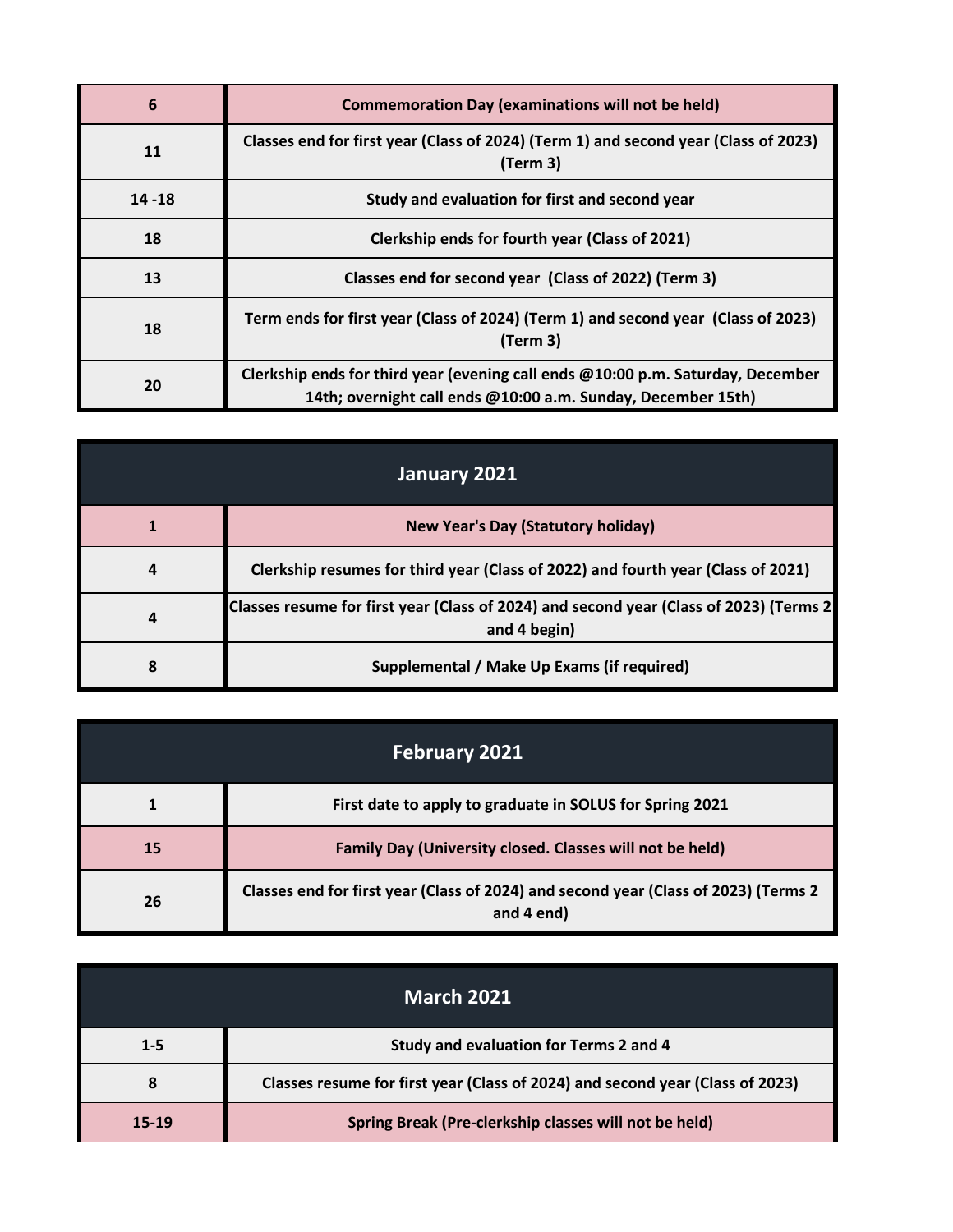| 21 | Clinical Rotations for fourth year ends (Class of 2021 ends @ 10:00 am after<br>overnight call/handover) |
|----|----------------------------------------------------------------------------------------------------------|
| 22 | <b>Classes Resume for 1st and 2nd year</b>                                                               |
| 26 | Supplemental / Make Up Exams (if required)                                                               |
|    | <b>Application to Graduate for MEDS 2021 ends</b>                                                        |

| <b>April 2021</b>                                         |
|-----------------------------------------------------------|
| Good Friday (University closed. Classes will not be held) |
| Clerkship ends for fourth year (Class of 2021)            |

| <b>May 2021</b> |                                                                                                                                                               |  |
|-----------------|---------------------------------------------------------------------------------------------------------------------------------------------------------------|--|
|                 | NOTE: Spring 2021 Convocation: Dates will be determined in November 2020. Please refer to<br>http://www.queensu.ca/registrar/convocation to view these dates. |  |
| 9               | Term ends for fourth year (MEDS 2021)                                                                                                                         |  |
| 14              | Classes end for first year (Class of 2024)                                                                                                                    |  |
| $21 - 30$       | <b>Study and evaluation for Term 2</b>                                                                                                                        |  |
| 21              | Classes end for second year (Class of 2023) (Term 4)                                                                                                          |  |
| 24              | Victoria Day (University closed. Classes will not be held)                                                                                                    |  |
| $25 - 28$       | <b>Study and evaluation for Term 4</b>                                                                                                                        |  |
| 28              | Term 2 ends for first year (Class of 2024) and Term 4 ends for second year (Class of<br>2023)                                                                 |  |

|          | <b>June 2021</b>                                     |
|----------|------------------------------------------------------|
| May 31-4 | "Community Week" for first year students (TENTATIVE) |

| <b>July 2021</b>                      |
|---------------------------------------|
| <b>Canada Day (Statutory holiday)</b> |